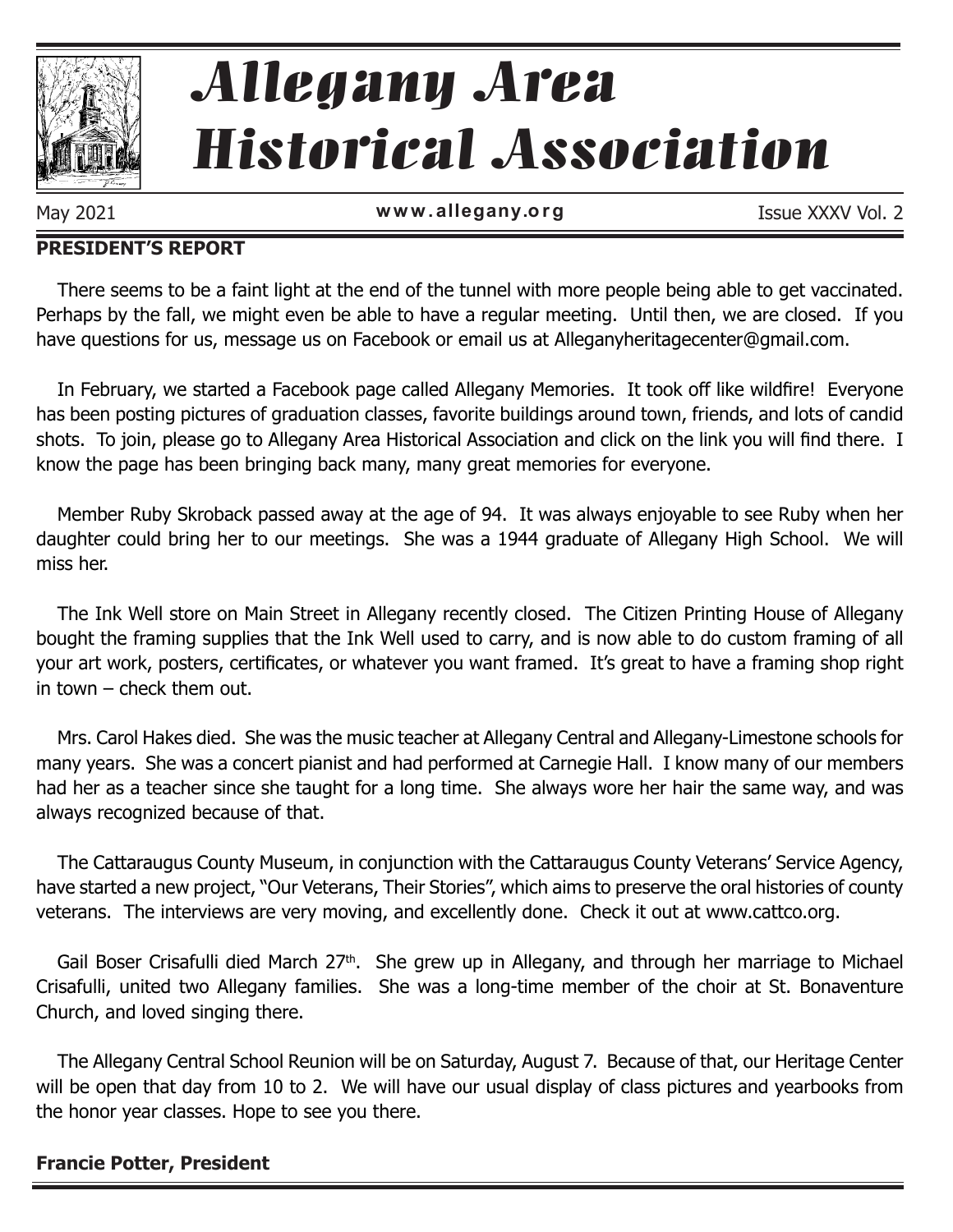This is a reprint of an article by Charlotte Tyer that was in our newsletter in January of 1996. I hope you enjoy it.

#### **SIGNS, HILLS, AND PIONEERS**

Many times a year I travel over roads in Humphrey and Allegany townships. Strange as it may seem, Allegany named the hollows between the hills, but Humphrey named the hills. For the most part, each hollow and hill bears the name of the earliest pioneer in his locality.

For example: traveling north from Allegany on the Five Mile Road, the signs read: Wing Hollow, Smith Hollow, McClure Hollow, Morgan Hollow, Slocum Hollow and Pumpkin Hollow. In Humphrey Township, we see signs directing us to Chapel Hill, Cooper Hill, Bozard Hill, Drake Hill, Golden Hill and Howe Hill.

The pioneers who settled the hollows and hills brought their families here with strong visions of a prosperous future. They were honest stout hearted, educated men. Some spent their last dollar to arrive at their wilderness locations, while others only brought an axe for hire. Most families lived in lean-to shelters and survived on scanty provisions until clearings could be made for a log cabin. Bears, wolves, and other wild animals prowled the forest, stalking their shelters and cabins at night, killing the sheep and carrying away their pigs.

When the earliest pioneers came to this territory, the entire townships of Allegany and Humphrey formed a part of Great Valley. In the 1820 census, the names of the first settlers in both Allegany and Humphrey appear under Great Valley. The town of Burton was formed from Great Valley on April 18, 1831. Five years later, on May 12, 1836, Humphrey was taken from Burton. Burton changed its name to Allegany on March 28, 1851.

I have been thinking about some of the earliest pioneer families whose names appear on the road signs in the hilly parts of Humphrey and have decided to write about some of those families. Russel Chapel was the first permanent settler in Humphrey. He came from Schenectady County in 1815 and built a log cabin in the wilderness on the bank of Sugartown Creek. Mr. Chapel was an ambitious, intelligent man, always looking for ways to better himself and the locality in which he lived.

One day, when resting his horses at a place in the road where it turns east to go over a high hill, he met two men who were carrying all their worldly goods in bundles on their backs. The two men were brothers, Steven and Benjamin Cole. These men were settling on a piece of land about two miles to the north of the resting place. Peter Sampson and Reuben Hurlbert also stopped at this turn to rest their horses and passengers before starting the long haul with the stage wagons over the hill to the Five Mile Run. The road was narrow, steep and rough. On rainy days, in places, it was axle deep with mud. Passengers usually walked behind the stage over this section of the highway, sometimes pushing to help ease the strain on the horses.

Seeing the need for a place where men and horses could rest and be refreshed with food and provisions, Mr. Chapel sold his log cabin on Sugartown Creek and built a tavern at the designated turn in the road, which, afterward became known as Chapelsburg. In 1823, their first Christmas at the Hotel, the Chapels hosted the first general Christmas gathering in the town. The hardy pioneers got together, scraped turnips, baked potatoes and jonneycakes and enjoyed a full day of eating and games. Their favorite sports were wrestling and jumping. One of the difficult feats was to jump over a yoke of oxen. William Baxter, a small man, was skilled at this feat. Seth Cole was the champion arm wrestler. Benjamin Cole weighed over 200 pounds and was the champion chopper. In the evening they sat around the fireplace and swapped stories of their pioneer experiences. When returning from their celebration, the Salisbury family had a narrow escape from a pack of wolves.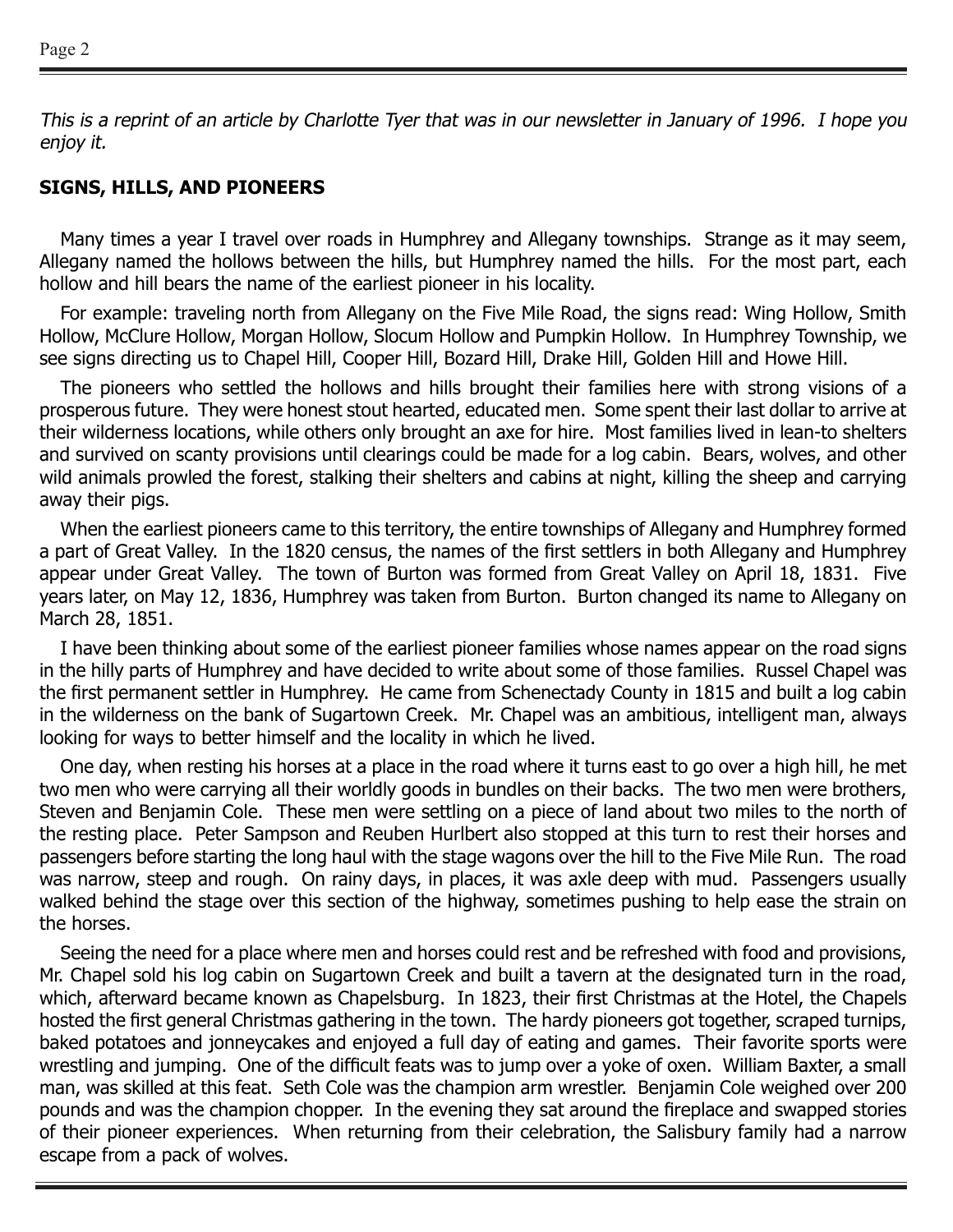History describes Russel Chapel as a man of "robust constitution". He sometimes went down the Allegheny River to Pittsburgh with a flat bottom boat for provisions for himself and his neighbors. He made the return trip up the river by means of setting poles and pushing on the poles, walking the boat's length to the stern, repeating this tedious work until the voyage of 300 miles was completed. Mr. Chapel served his community as Postmaster and Town Clerk for many years. The first town meeting was held at his Hotel in the spring of 1837, about a year after Humphrey became a town.

In those days, a good wife was essential to the success of a man. Mr. Chapel's wife, Phoebe, was a woman of strength, a hard worker and possessed the managing skills of a genius. She was an expert at making travelers comfortable, always serving them with a generous attitude. Phoebe was also talented in passing on the news without being gossipy or prejudiced.

History records Chapel's Hotel as the most important place in town and the scene of many a high carnival in the days of long ago. It was a place of constant activity, often filled to capacity with teamsters and travelers. The mail stage, then running between Buffalo and Olean, arrived and departed daily. The road over the hill was first known as the "Mail Road." By the year 1841, it was known as "Chapel's Hill Road." Down through the years it has been called the "Old Stage Coach Road" and the "Olean Road." The hill itself became know as Chapel Hill and the road is now widely known as Chapel Hill Road.

Russel was 82 when he died in 1857. Phoebe died in 1863 at the age of 83. The Hotel has long ago faded into history, with only a few pictures remaining. The name of Chapel is inscribed on road signs and maps and lives on as a memorial to the first pioneer settler of Humphrey, New York.

## **ADVENTURE STORY - - - FOR SALE**

We have a new adventure booklet for sale. And what a story it is! In 1960, Allegany natives Bob Steiger and Mike Rehler decided they needed some adventure in their lives at the end of their sophomore year at St. Bonaventure. It had to be then because Mike had ROTC summer camp at the end of his Junior

year, and there would be no chance after graduation in 1962. So they deliberated over several plans, hitchhiking cross-country, or something, just to have an adventure. Because Mike had some experience traveling by canoe on the Allegheny River when he was an Explorer Scout, that idea kept popping up. Finally they decided to go from Allegany to New Orleans – by canoe! They acquired an old, used canoe, fixed it up and on June 13, 1960, they were on their way! They both kept logs of their 54 day trip, and about 12 years ago, set to work combining the logs into one cohesive story. They have very generously donated the finished product to AAHA for us to sell for our benefit. It's a great story and I know you'll enjoy it.

The booklet will cost \$13.00 locally, plus \$3.50 postage for our out-of-town members and friends. It can be purchased at the Citizen Printing House on Main Street in Allegany (cash or check - **NO CREDIT CARDS**) or send a check for cost and postage to AAHA, PO Box 162, Allegany, NY 14706 and we will mail a copy to you.

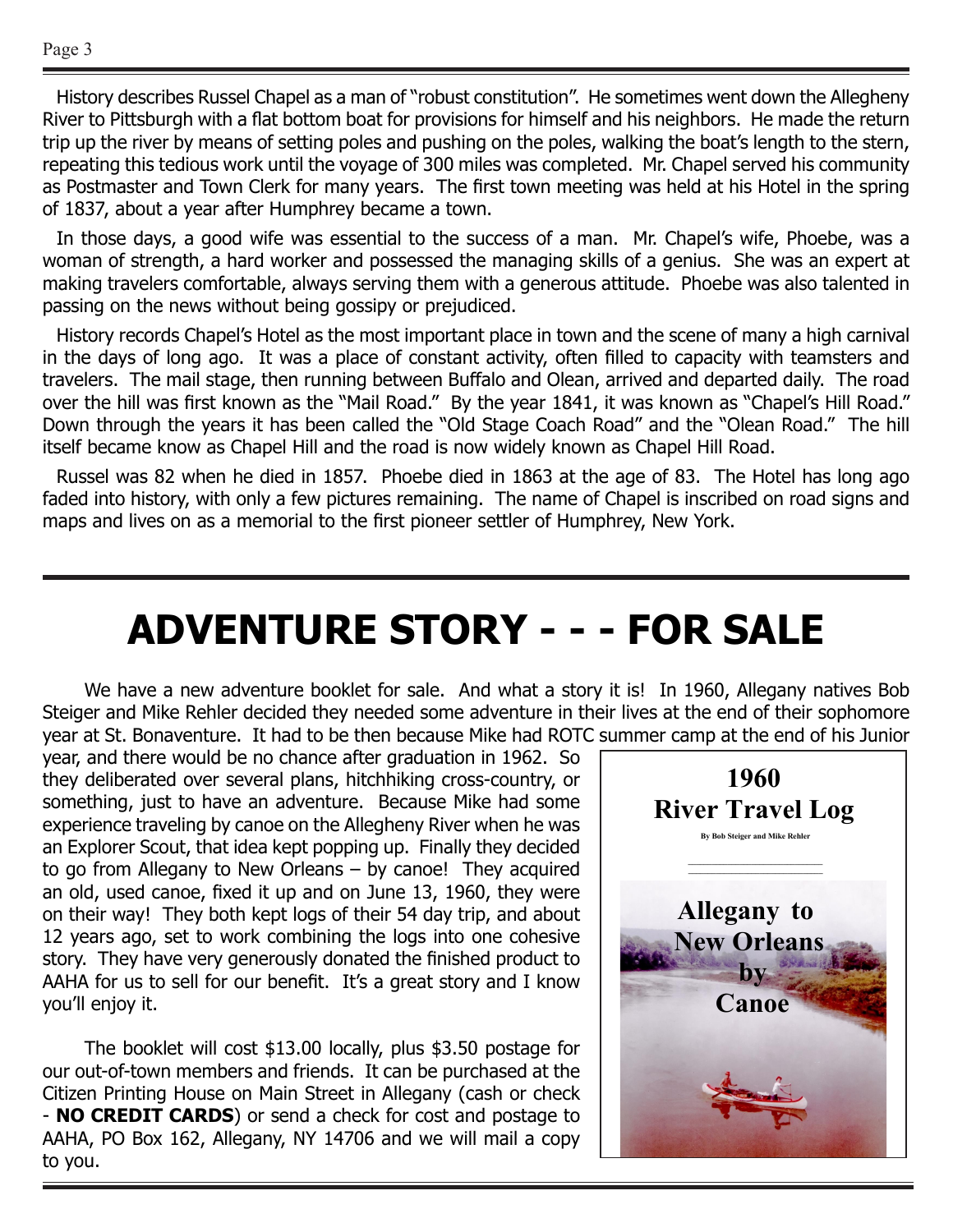This is a copy of a sample teacher's contract from 1923, which appeared in our November 1999 issue.

This is an agreement between Miss teacher, and the Board of Education of the School, whereby Miss agrees to teach for a period of eight months, beginning Sept. 1, 1923. The Board of Education agrees to pay Miss  $\qquad$  the sum of (\$75) per month. Miss agrees:

- 1. Not to get married. This contract becomes null and void immediately if the teacher marries.
- 2. Not to keep company with men.
- 3. To be home between the hours of 8:00 pm and 6:00 am unless in attendance at a school function.
- 4. Not to loiter downtown in ice cream stores.
- 5. Not to leave town at any time without the permission of the chairman of the Board or Trustees.
- 6. Not to smoke cigarettes. This contract becomes null and void immediately if the teacher is found smoking.
- 7. Not to drink beer, wine or whiskey. This contract becomes null and void immediately if the teacher is found drinking beer, wine or whiskey.
- 8. Not to ride in a carriage or automobile with any man other than her brother or father.
- 9. Not to dress in bright colors.
- 10.Not to dye her hair.
- 11.To wear at least two petticoats.
- 12.Not to wear dresses more than two inches above the ankles.
- 13.To keep the classroom clean: To sweep the classroom floor at least once daily; to scrub the classroom floor at least once weekly with hot water and soap; to clean the blackboard at least once daily; to start the fire at 7:00 so the room will be warm at 8:00 when the children arrive.
- 14.Not to use face powder, mascara, or paint the lips.

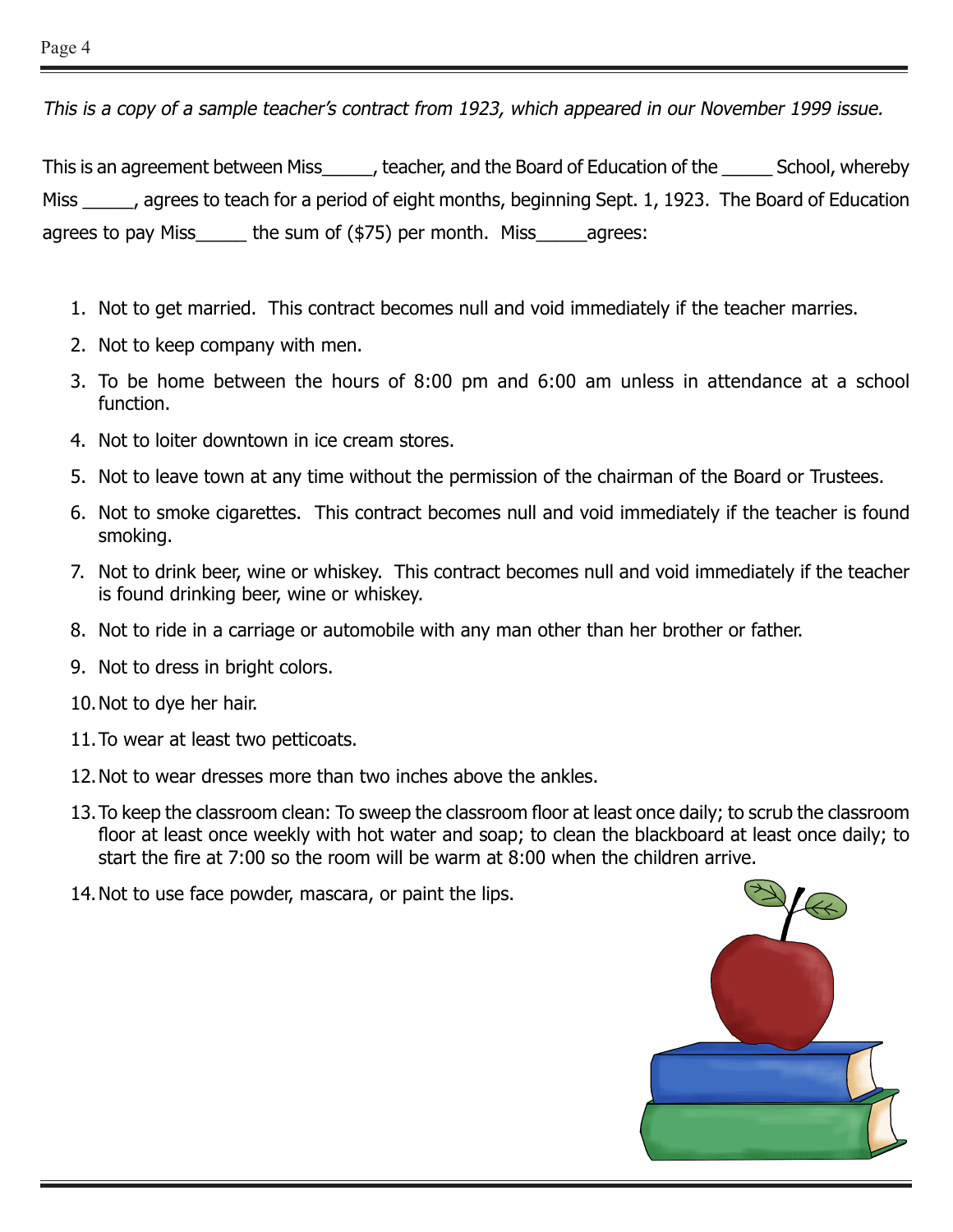

*For: Peter Wintermantel From: Joseph & Jillian Pleakis The Hastings Family: Linda Hastings Conway, Karen Hastings Butler, James Hastings, David Hastings, Tracy Hastings Scott Leslie Ward & Randall Zotter John & Maria Tierney Cecelia Ladd Mike & Rosanne Capra Mary Marks Laura & Peter Vetter Mike & Martha Nenno*

*For: Rosemary Ryan From: Kathy & Pat Premo Mike & Martha Nenno* *For: Fran Wurtz From: Francie Potter For: Carolyn McCoy From: Francie Potter*

*For: Ruby Skroback From: Francie Potter Alice Altenburg*

*For: Jerry Chadderdon From: Alice Altenburg*

*For: Robert Norton From: Kay Norton Edwards and Sue Edwards*

*For: All victims of the Covid-19 pandemic From: Anonymous*

#### **From the 1899 Allegany Citizen –**

At this time, Allegany has a solid banking house, two railroads, two express offices, an electric street railway, nine mails daily, telephone long distance connections, St. Elizabeth's Female Academy, St. Bonaventure College and Seminary, Allegany Union and High Schools, eleven civic societies, five churches, a canning factory, one sole leather tannery, one creamery butter factory, one sash and band factory, one feed and grist mill, five cheese factories, five saw mills, one shingle mill, two brick yards, three blacksmith and wagon shops, one coopers shop, one harness shop, one wholesale grocery house, four exclusive grocery stores, four large dry goods and general stores, two drug stores, two hardware stores, one gents furnishing store, five hotels, two furniture stores, three cigar factories, one bakery, two barber shops, three meat markets, five saloons, one tailor shop, five shoe shops, two livery stables, one jewelry store, two marble works, one opera house, one greenhouse, four doctors, one attorneyat-law, and an excellent half-mile track.